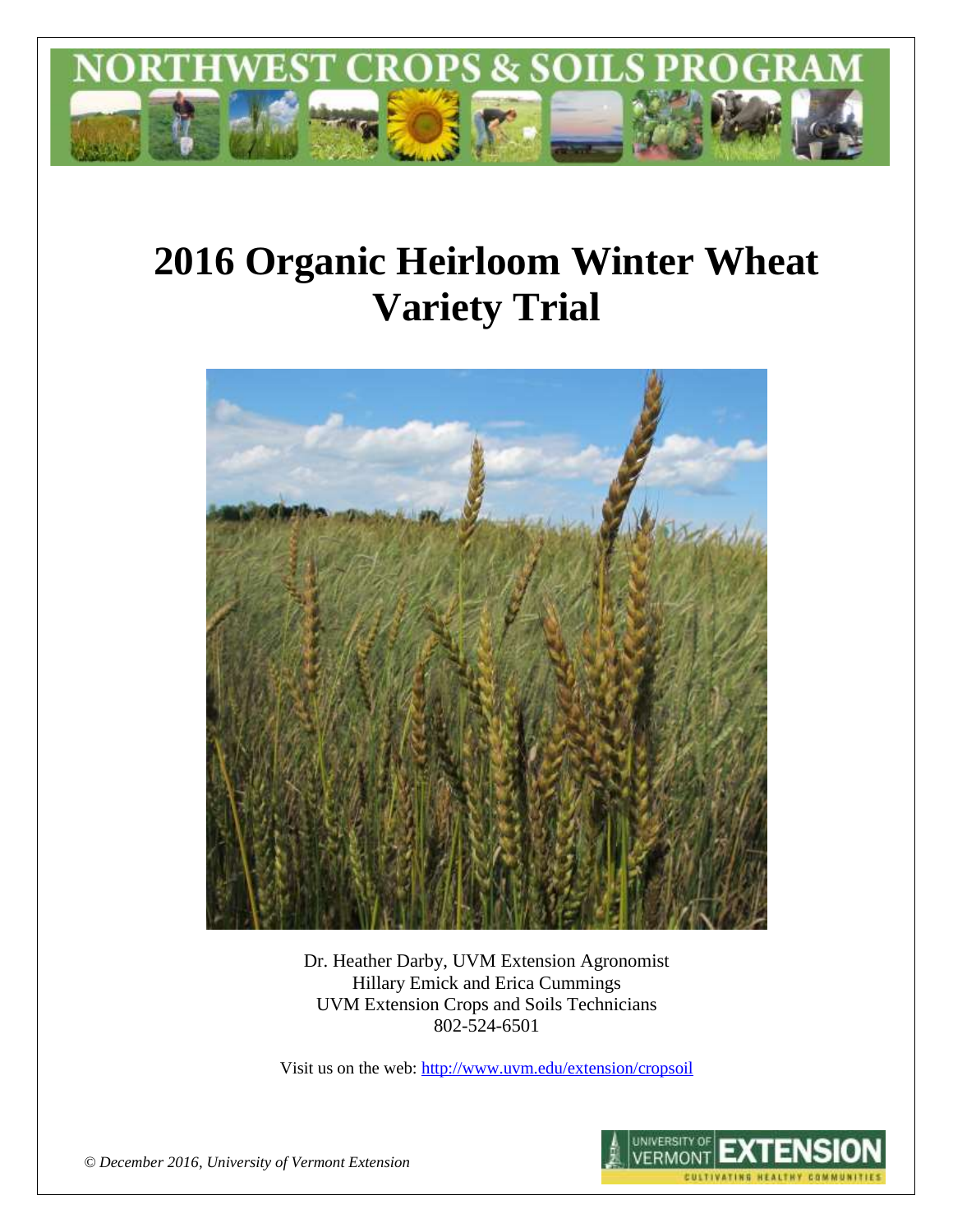#### **2016 ORGANIC HEIRLOOM WINTER WHEAT VARIETY TRIAL**

Dr. Heather Darby, University of Vermont Extension heather.darby[at]uvm.edu

Many consumers are interested in heirloom wheat for flavor, perceived health benefits, or its history, while many farmers are interested in heirloom wheat because it may have superior genetics better adapted to the challenging growing conditions in the Northeast. Production of heirloom wheat may also provide a farmer with a value added market with increased returns. This variety trial was established to determine heirloom winter wheat varieties that are suitable for production in Vermont's growing conditions. This was the fifth year that this trial was conducted in Vermont. These projects were funded through the UNFI Foundation that has set a priority to protect the biodiversity of our seed supply and the stewardship of genetic resources of organic seed.

### **MATERIALS AND METHODS**

In the fall of 2015, an heirloom winter wheat variety trial was initiated at Borderview Research Farm in Alburgh, VT. General plot management is listed in Table 1. The experimental design was a randomized complete block with three replicates. Treatments were 20 winter wheat heirloom varieties (Table 2). Plots were managed with practices similar to those used by producers in the surrounding area. The previous crop was corn. The field was disked and spike tooth harrowed prior to planting. Plots were seeded with a Great Plains Cone Seeder on 25-Sep 2015 at a seeding rate of 125 lbs ac<sup>-1</sup>.

| -                              | <b>Borderview Research Farm</b> |  |  |  |
|--------------------------------|---------------------------------|--|--|--|
| <b>Trial information</b>       | Alburgh, VT                     |  |  |  |
| Soil type                      | Benson rocky silt loam          |  |  |  |
| <b>Previous crop</b>           | Corn                            |  |  |  |
| Seeding rates (lbs $ac^{-1}$ ) | 125 lbs $ac^{-1}$               |  |  |  |
| <b>Row spacing (in)</b>        | 6                               |  |  |  |
| <b>Replicates</b>              | 3                               |  |  |  |
| <b>Planting date</b>           | 25-Sep 2015                     |  |  |  |
| <b>Harvest date</b>            | 21-Jul 2016                     |  |  |  |
| Harvest area (ft)              | 5 x 20                          |  |  |  |
| <b>Tillage operations</b>      | Disk & spike tooth harrow       |  |  |  |

**Table 1. General plot management.**

The flowering date was recorded when at least 50% of the plot was in bloom. Heights and lodging were measured on 19-Jul 2016 before the wheat was harvested. Heights were determined by taking three measurements per plot with a yardstick. In organic systems, taller plants are generally desired for their ability to shade out competing weeds. All of the varieties grown in this study would be considered tall when compared to many of today's modern cultivars. Tall wheat may be prone to lodging depending on many factors such as stalk strength and over-fertilization. Lodging was measured as a percent of plot lodged. It was measured with a visual rating on a scale of 0-100, where 0 represented no lodging.

Plots were harvested with an Almaco SPC50 small plot combine on 21-Jul 2016. The harvest area was 5' x 20'. Grain moisture, test weight, and yield were determined at harvest. Seed was cleaned with a small Clipper M2B cleaner (A.T. Ferrell, Bluffton, IN) and a subsample was collected to determine quality characteristics. Samples were ground using the Perten LM3100 Laboratory Mill. Flour was analyzed for protein content using the Perten Inframatic 8600 Flour Analyzer. Most commercial mills target 12-15% protein content. Falling number was measured (AACC Method 56-81B, AACC Intl., 2000) on the Perten FN 1500 Falling Number Machine. The falling number is related to the level of sprout damage in the grain. It is determined by the time it takes, in seconds,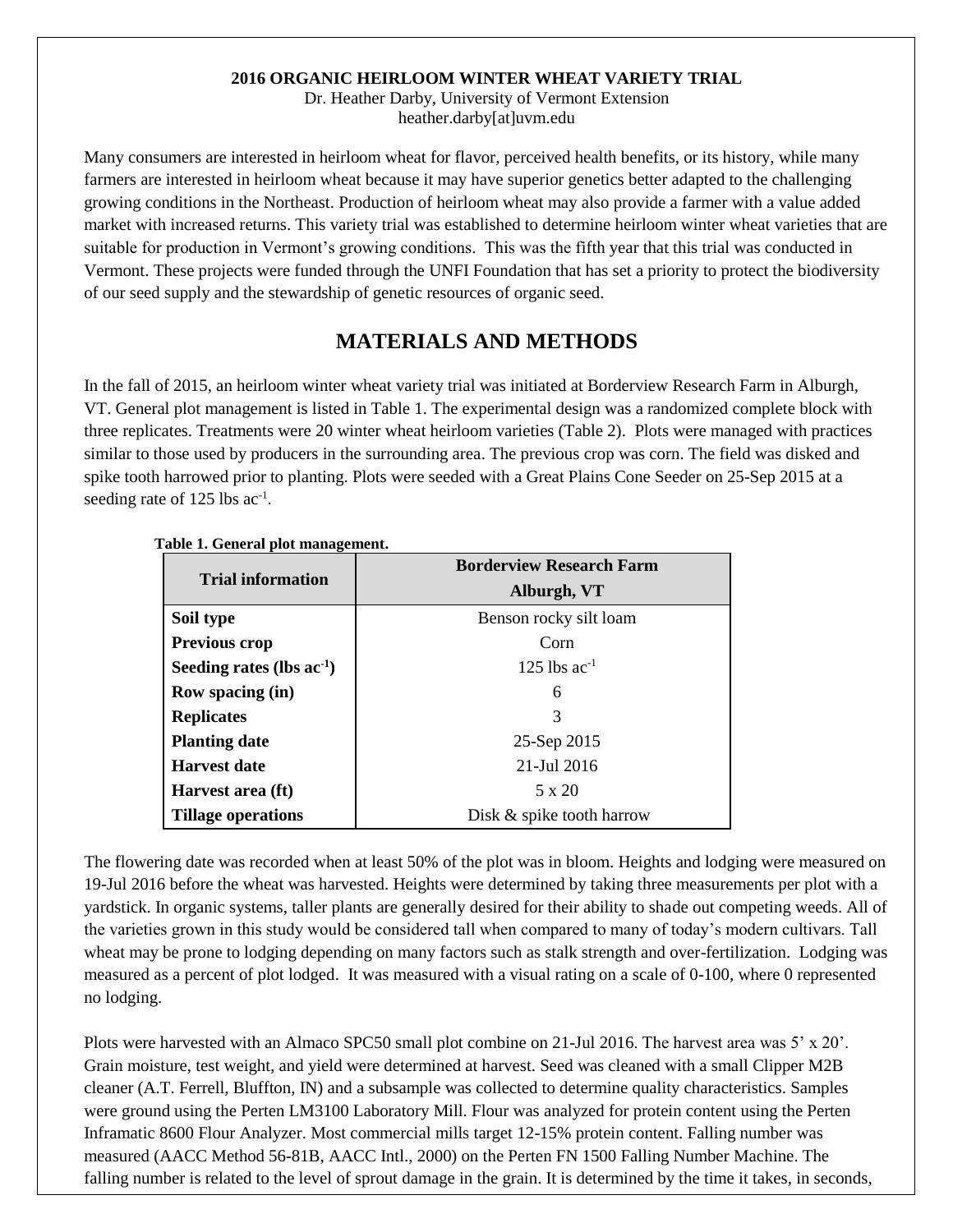for a stirrer to fall through a slurry of flour and water to the bottom of a test-tube. Falling numbers greater than 350 indicate low enzymatic activity and sound quality wheat. A falling number lower than 200 indicates high enzymatic activity and poor quality wheat. Deoxynivalenol (DON), a vomitoxin, was analyzed using Veratox DON 5/5 Quantitative test from the NEOGEN Corp. This test has a detection range of 0.5 to 5 ppm. Samples with DON values greater than 1 ppm are considered unsuitable for human consumption. The varieties of heirloom winter wheat grown, and their market class, year, and origin, are listed in Table 2. Results were analyzed with an analysis of variance in SAS using the PROC MIXED procedure with the Tukey-Kramer adjustment, which means that each cultivar was analyzed with a pairwise comparison (i.e. 'Turkey Red' statistically outperformed 'Clark's Cream', Turkey Red statistically outperformed 'Gold Drop', etc.). Relationships between variables were analyzed using the graphic linear model (GLM) procedure in SAS.

| <b>Variety</b>     | Market class† | Year | Origin               |
|--------------------|---------------|------|----------------------|
| <b>Blackhull</b>   | <b>HRWW</b>   | 1917 | Kansas               |
| Bluejacket         | <b>HRWW</b>   | 1946 | Kansas               |
| Clark's Cream      | <b>HWWW</b>   | 1972 | Kansas               |
| Columbia           | <b>HRWW</b>   | 1955 | Oregon               |
| Coppei             | <b>SRWW</b>   | 1911 | Washington           |
| Forward            | <b>SRWW</b>   | 1920 | New York             |
| Genesee Giant      | <b>SWWW</b>   | 1893 | New York             |
| Goldcoin           | <b>SWWW</b>   | 1890 | New York             |
| Honor              | <b>SWWW</b>   | 1920 | New York             |
| Kanred             | <b>HRWW</b>   | 1917 | Kansas               |
| Oro                | <b>HRWW</b>   | 1927 | Oregon               |
| Pride of Genesee   | <b>SRWW</b>   | 1893 | New York             |
| Red Chief          | <b>SRWW</b>   | 1901 | New York             |
| <b>Red Russian</b> | <b>SRWW</b>   | 1890 | England              |
| Relief             | <b>HRWW</b>   | 1931 | Utah                 |
| Rio                | <b>HRWW</b>   | 1931 | Oregon               |
| Triplet            | <b>SRWW</b>   | 1918 | Washington           |
| <b>Turkey Red</b>  | <b>HRWW</b>   | 1873 | <b>United States</b> |
| Ukraine            | <b>HRWW</b>   | 1926 | Kiev, Ukraine        |
| Wasatch            | <b>HRWW</b>   | 1944 | Utah                 |

**Table 2. Heirloom winter wheat varietal information**

**†HRWW**-Hard Red Winter Wheat, **HWWW**-Hard White Winter Wheat, **SRWW**-Soft Red Winter Wheat, **SWWW-**Soft White Winter Wheat.

Variations in yield and quality can occur because of variations in genetics, soil, weather and other growing conditions. Statistical analysis makes it possible to determine whether a difference among varieties is real, or whether it might have occurred due to other variations in the field. At the bottom of each table, a p-value is presented for each variable (i.e. yield). A small p-value indicates strong statistical differences between varieties. A large p-value indicates weak statistical differences between varieties. A p-value of 0.10 indicates that the differences between varieties are significant at 10% level of probability. Where the p-value is 0.10, you can be sure in 9 out of 10 chances that there is a real difference between the varieties. Treatments that were not significantly lower in performance than the highest value in a particular column are indicated with an asterisk.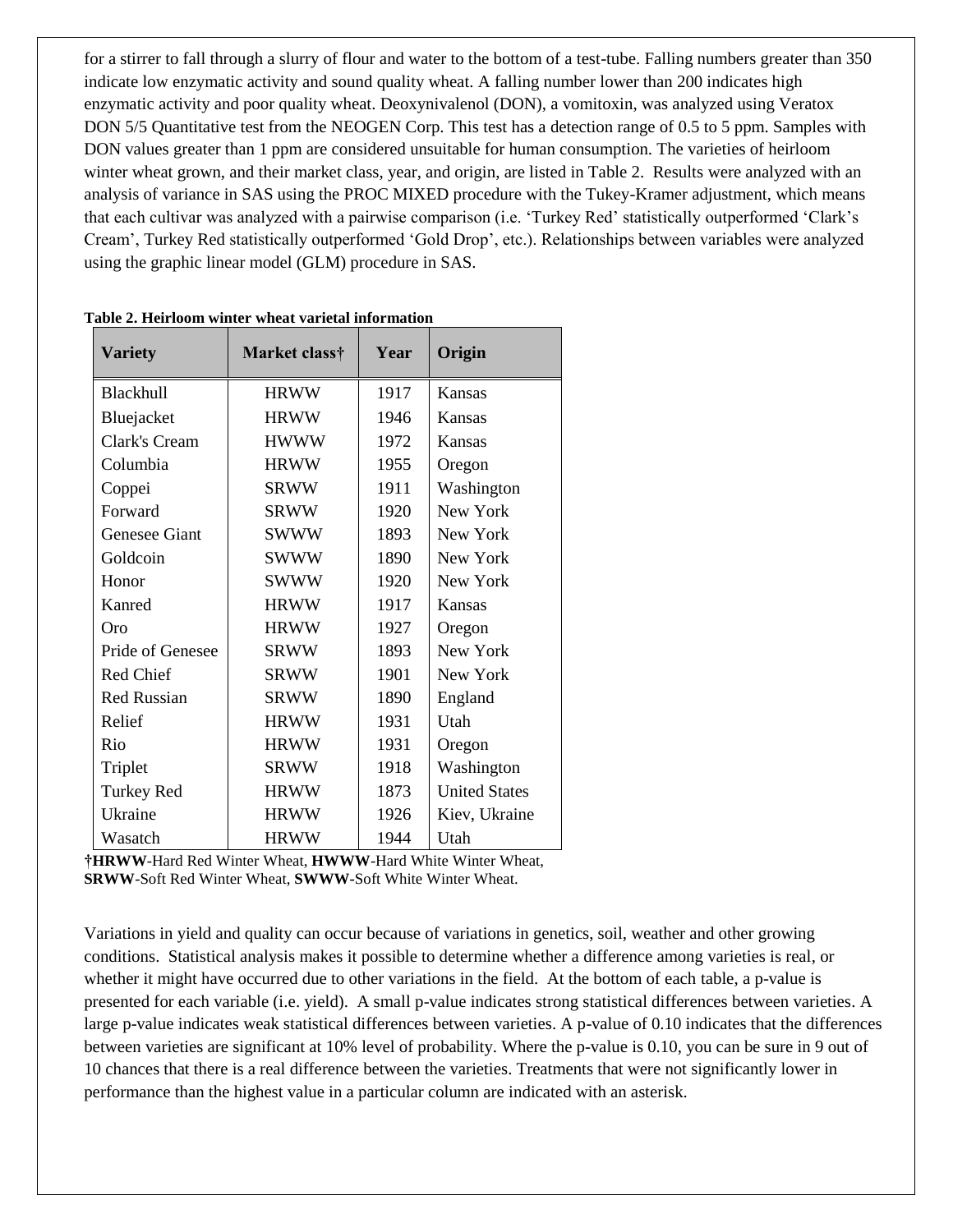# **RESULTS AND DISCUSSION**

Seasonal precipitation and temperature recorded at a weather station in Alburgh, VT are shown in Table 3. Temperatures were average or above for most of the growing season, with the exception of a colder than normal April. 2015-2016 was a very dry winter wheat growing season (10.9 inches of precipitation less than normal, not including the winter months). While a few months were warmer than average, overall temperatures were very mild and resulted in 5324 growing degree days (GDDs) at a base temperature of 32°F through the growing season, 278 GDDs more than the 30 year average. Many of the heirlooms in the trial were developed in environments much different than New England. Hence, it is important to evaluate the varieties for tolerance to our climate. All varieties were able to survive the winter despite the lack of protective snow cover.

| Table 5: Deasonal weather gata concerta in mourgh, y 1, 2015 and 2010. |          |               |          |          |        |          |          |               |
|------------------------------------------------------------------------|----------|---------------|----------|----------|--------|----------|----------|---------------|
| Alburgh, VT                                                            | $Sep-15$ | <b>Oct-15</b> | $Nov-15$ | $Mar-16$ | Apr-16 | $May-16$ | $Jun-16$ | <b>Jul-16</b> |
| Average temperature $(^{\circ}F)$                                      | 65.2     | 46.5          | 42.2     | 33.9     | 39.8   | 58.1     | 65.8     | 70.7          |
| Departure from normal                                                  | 4.7      | $-1.6$        | 4.0      | 2.9      | $-4.9$ | 1.8      | 0.0      | 0.1           |
|                                                                        |          |               |          |          |        |          |          |               |
| Precipitation (inches)                                                 | 0.3      | 2.5           | 1.8      | 2.5      | 2.6    | 1.5      | 2.8      | 1.8           |
| Departure from normal                                                  | $-3.3$   | $-1.1$        | $-1.3$   | 0.3      | $-0.3$ | $-1.9$   | $-0.9$   | $-2.4$        |
|                                                                        |          |               |          |          |        |          |          |               |
| Growing Degree Days (base 32°F)                                        | 1010     | 464           | 329      | 209      | 291    | 803      | 1017     | 1201          |
| Departure from normal                                                  | 154      | $-37$         | 117      | 85       | -98    | 50       | 3        | 4             |

|  |  |  |  |  |  |  |  | Table 3. Seasonal weather data collected in Alburgh, VT, 2015 and 2016. |  |  |  |  |
|--|--|--|--|--|--|--|--|-------------------------------------------------------------------------|--|--|--|--|
|--|--|--|--|--|--|--|--|-------------------------------------------------------------------------|--|--|--|--|

Based on weather data from a Davis Instruments Vantage Pro2 with WeatherLink data logger. Historical averages are for 30 years of NOAA data (1981-2010) from Burlington, VT.

During the 2016 growing season, many observations and measurements were recorded on heirloom winter wheat development, including winter survival, flowering date, disease and pest scouting, height, and lodging (Table 4).

The flowering date was recorded when at least 50% of the plot was in bloom. Warm, dry weather led to early flowering. Clark's Cream was flowering by 4-Jun. The majority of heirloom winter wheat varieties were flowering by 7-Jun and all varieties were flowering by 12-Jun.

'Pride of Genesee' was the tallest growing heirloom wheat, which grew 40.6 inches (Table 4). This was statistically similar to Clark's Cream, 'Coppei', 'Genesee Giant', 'Honor', 'Red Russian', and 'Ukraine'. 'Black Hull' was the shortest growing heirloom wheat, which grew 32.1 inches. Despite its height, Clark's Cream has the least amount of lodging, with 0.3% of the plot lodged. This was statistically similar to eight other varieties with less than 2% lodging ('Blue Jacket', 'Columbia', 'Forward', Genesee Giant, 'Gold Coin', Honor, 'Red Chief', Turkey Red, and Ukraine). All varieties had very low lodging in the 2016 trial (all below 4% lodging).

**Table 4. The flowering dates, heights, and lodging of heirloom winter wheat varieties in Alburgh, VT, 2016.** 

| <b>Variety</b>     | <b>Flowering</b> | Winter<br>survival | Height  | Lodging       |
|--------------------|------------------|--------------------|---------|---------------|
|                    | date             | $\frac{6}{9}$      | inches  | $\frac{0}{0}$ |
| <b>Black Hull</b>  | 8-Jun            | $95.0*$            | 32.1    | 2.33          |
| <b>Blue Jacket</b> | $7-J$ un         | $92.0*$            | 36.8    | $1.00*$       |
| Clark's Cream      | $4-J$ un         | 93.0*              | $37.8*$ | $0.33*$       |
| Columbia           | $10$ -Jun        | 62.0               | 36.8    | $1.33*$       |
| Coppei             | $7-Jun$          | 78.0*              | $40.2*$ | 2.33          |
| Forward            | $9-Jun$          | 95.0               | 35.5    | $1.00*$       |
| Genesee Giant      | 6-Jun            | 94.0               | $40.5*$ | $0.67*$       |
| Gold Coin          | $8-J$ un         | $95.0*$            | 35.8    | $1.67*$       |
| Honor              | $5-Jun$          | $96.0*$            | $40.5*$ | $1.67*$       |
| Kanred             | 8-Jun            | 78.0*              | 35.4    | 3.00          |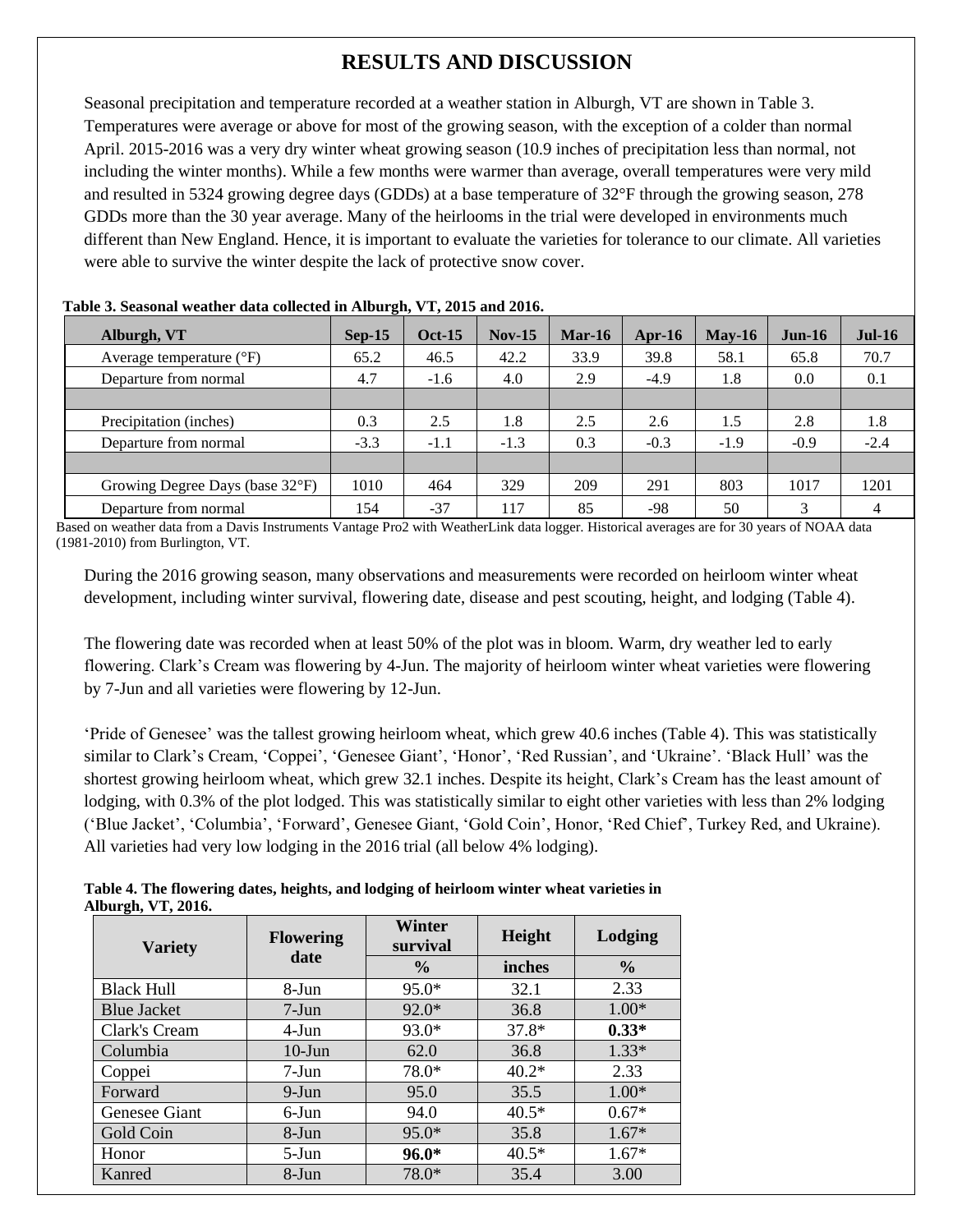| <b>Oro</b>         | 8-Jun       | $85.0*$ | 36.5    | $2.00*$ |
|--------------------|-------------|---------|---------|---------|
| Pride of Genesee   | $12$ -Jun   | $77.0*$ | $40.6*$ | 2.33    |
| Red Chief          | $5-Jun$     | 93.0*   | 38.9*   | $1.67*$ |
| <b>Red Russian</b> | $11-J$ un   | $76.0*$ | $39.5*$ | 2.33    |
| Relief             | $7-Jun$     | 74.0    | 35.9    | 3.33    |
| Rio                | $7-Jun$     | 88.0*   | 34.4    | 2.67    |
| Triplet            | $10$ -Jun   | $80.0*$ | 36.7    | 2.33    |
| <b>Turkey Red</b>  | 6-Jun       | $92.0*$ | 36.1    | $1.00*$ |
| Ukraine            | 8-Jun       | $90.0*$ | $37.3*$ | $0.67*$ |
| Wasatch            | 6-Jun       | $96.0*$ | 35.5    | 3.67    |
| $LSD (p=0.10)$     | $2.96$ days | 21.5    | 3.55    | 1.61    |
| Trial mean         | $7-Jun$     | 86.5    | 37.1    | 1.86    |

\*Varieties with an asterisk are not significantly different than the top performer in **bold**. Flowering date is not notated because there is no set value for best performance.

Insect and disease scouting was conducted in the first week of July. Researchers looked for symptoms of a wide range of diseases, including loose smut, powdery mildew, and *Fusarium* head blight (FHB), as well as the presence of mites or insects and evidence of pest damage. Five plants in each plot were examined for disease and pest damage, and are shown in Table 5 as the average percent of each leaf that was affected by either arthropod damage or foliar disease.

|                    | <b>Foliar</b>   | <b>Arthropod</b> |
|--------------------|-----------------|------------------|
| <b>Variety</b>     | disease         | damage           |
|                    | % leaf affected | % leaf damaged   |
| <b>Black Hull</b>  | 2.86*           | $4.30*$          |
| <b>Blue Jacket</b> | $2.47*$         | $1.93*$          |
| Clark's Cream      | $3.27*$         | 5.00             |
| Columbia           | $3.93*$         | $3.20*$          |
| Coppei             | $5.27*$         | 6.40             |
| Forward            | $1.20*$         | $3.47*$          |
| Genesee Giant      | $2.60*$         | $3.93*$          |
| Gold Coin          | $3.47*$         | $2.72*$          |
| Honor              | $2.40*$         | $3.07*$          |
| Kanred             | 8.20            | 5.00             |
| Oro                | $4.40*$         | $1.67*$          |
| Pride of Genesee   | $2.20*$         | 6.47             |
| Red Chief          | 9.53            | $2.73*$          |
| <b>Red Russian</b> | $3.13*$         | 4.93             |
| Relief             | $3.33*$         | $1.67*$          |
| Rio                | $4.67*$         | $4.40*$          |
| Triplet            | $5.27*$         | $3.13*$          |
| Turkey Red         | $0.73*$         | $3.47*$          |
| Ukraine            | $1.73*$         | $4.47*$          |
| Wasatch            | $4.00*$         | $3.47*$          |
| $LSD(p=0.1)$       | 5.25            | 2.90             |
| Trial mean         | 3.73            | 3.77             |

**Table 5. Disease and arthropod damage in winter wheat varieties, 2016**

The most common arthropod pests affecting the winter wheat trials were mites and thrips. Mites are very small arthropods that feed on the sap of leaves of wheat and other grain crops. Leaves affected by mites may appear yellowish or silvery in early stages of infestation and later take on a scorched appearance. Injury caused by mites can result in stunted plants. Some degree of mite damage was observed in all plots. Thrips are small insects with fringed wings that feed on a variety of plants by puncturing the cells and sucking up the contents. Damage caused by thrips includes discoloration and leaf scarring, reduced growth of the plant, and they can also act as a disease vector. Thrips damage was observed in more than half of the winter wheat trial plots. Cereal leaf beetle damage and European corn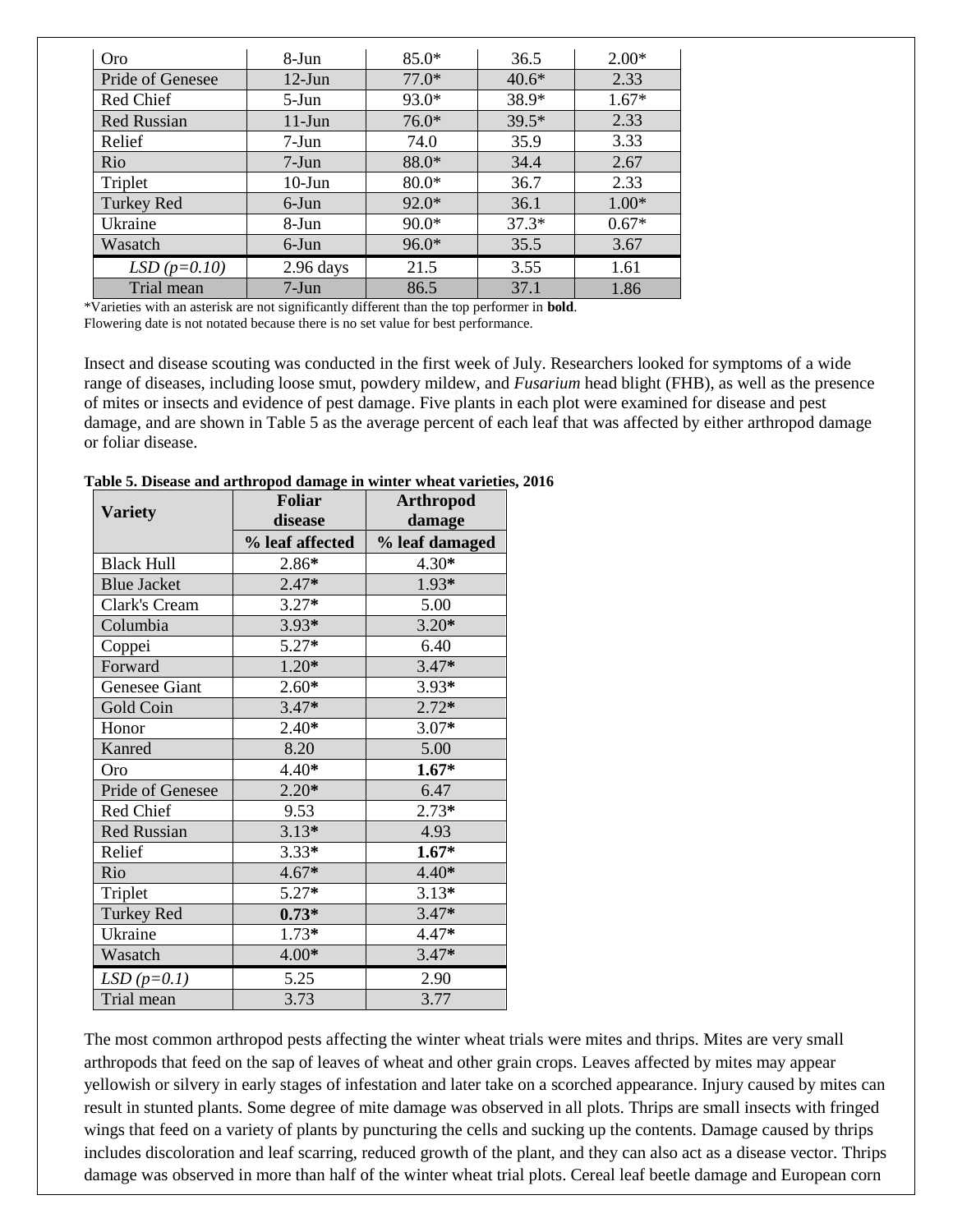borer damage were also observed in a few scattered plots. 'Oro' and 'Relief' were most resistant to pest damage, with only 1.7% of leaf surface displaying pest damage. This was statistically similar to the pest damage sustained by most of the other heirloom varieties. Five varieties had statistically higher levels of pest damage: Clark's Cream (5.0% of the leaf surface affected by pest damage), Coppei (6.4%), 'Kanred' (5.0%), Pride of Genesee (6.5%) and Red Russian (4.9%).

Several foliar diseases were observed during wheat development, including powdery mildew, leaf rust, and leaf spot. Foliar diseases reduce photosynthetic leaf area, use nutrients, and increase respiration and transpiration within colonized host tissues. The diseased plant typically exhibits reduced vigor, growth, and seed fill. The earlier occurrence, greater degree of host susceptibility, and longer duration of conditions favorable for disease development will increase the yield loss. Powdery mildew (caused by the fungus *Erysiphe graminis f. sp. Tritici*) and leaf rust were less prevalent than leaf spot, and the plots most affected by these diseases were located in a low-lying section of the field with much higher soil moisture. Loose smut was not observed in the heirloom winter wheat variety trial. Turkey Red had the least presence of foliar disease, with 0.7% of leaf surface displaying foliar disease. This was statistically similar to the level of foliar disease in most varieties. Red Chief (9.5%) and Kanred (8.2%) had significantly higher levels of foliar disease.

*Fusarium* head blight (FHB) is a foliar disease of particular concern to wheat growers. In the Northeast, FHB is predominantly caused by the species *Fusarium graminearum*. This disease is very destructive and causes yield loss, low test weights, and low seed germination. It is of particular concern due to contamination of grain with mycotoxins. A vomitoxin called deoxynivalenol (DON) is considered the primary mycotoxin associated with FHB. The spores are usually transported by air currents and can infect plants at flowering through grain fill. Eating contaminated grain greater than 1ppm poses a health risk to both humans and livestock. In the 2016 trial, eight of the 20 heirloom winter wheat varieties (Blue Jacket, Clark's Cream, Kanred, Oro, Red Russian, Relief, 'Triplet', and Turkey Red) displayed bleached grain heads which are associated with the presence of FHB. Blue Jacket and Relief displayed bleached heads in two out of three replicates (bleaching was only observed in one plot out of the three replicates in the other affected varieties.) However, DON levels (Table 6) for all wheat plots were far below the 1 ppm threshold for human consumption.

| <b>Variety</b>     | Yield @<br>13.5%<br>moisture | <b>Moisture</b> | <b>Test</b><br>weight  | <b>Crude</b><br>protein<br>@ 12%<br>moisture | <b>Falling</b><br>number | <b>DON</b> |
|--------------------|------------------------------|-----------------|------------------------|----------------------------------------------|--------------------------|------------|
|                    | $lbs$ ac <sup>-1</sup>       | $\%$            | $lbs$ bu <sup>-1</sup> | $\%$                                         | seconds                  | ppm        |
| <b>Black Hull</b>  | 2476                         | $17.7*$         | $61.3*$                | 12.8                                         | $362*$                   | 0.20       |
| <b>Blue Jacket</b> | 2773                         | $17.7*$         | $61.5*$                | 14.0                                         | 349                      | 0.20       |
| Clark's Cream      | 3144                         | $17.0*$         | $60.2*$                | 12.6                                         | 324                      | 0.10       |
| Columbia           | 2020                         | 19.2            | 57.3                   | 13.0                                         | 322                      | 0.10       |
| Coppei             | 2670                         | 18.2            | 59.5*                  | 13.7                                         | 342                      | 0.10       |
| Forward            | 3966*                        | $17.1*$         | $61.3*$                | 12.5                                         | 307                      | 0.30       |
| Genesee Giant      | 2948                         | $16.7*$         | $61.8*$                | 13.1                                         | 315                      | 0.20       |
| Gold Coin          | 2836                         | $17.3*$         | $60.7*$                | 12.6                                         | 333                      | 0.10       |
| Honor              | 2801                         | $15.9*$         | $60.0*$                | 12.5                                         | $371*$                   | 0.10       |
| Kanred             | 2253                         | 18.3            | $60.0*$                | 13.4                                         | 379*                     | 0.00       |
| Oro                | 2392                         | $17.7*$         | $60.8*$                | 13.6                                         | 359                      | 0.10       |
| Pride of Genesee   | 2696                         | 20.7            | 56.5                   | 13.4                                         | 360*                     | 0.00       |
| Red Chief          | 3237                         | $16.7*$         | $61.8*$                | $14.4*$                                      | 379*                     | 0.20       |
| <b>Red Russian</b> | 2463                         | 18.4            | $60.2*$                | 14.8*                                        | 359                      | 0.00       |
| Relief             | 2292                         | 18.6            | 58.7*                  | 13.8                                         | 350                      | 0.10       |

**Table 6. Yield and quality of heirloom winter wheat varieties, Alburgh, VT, 2016.**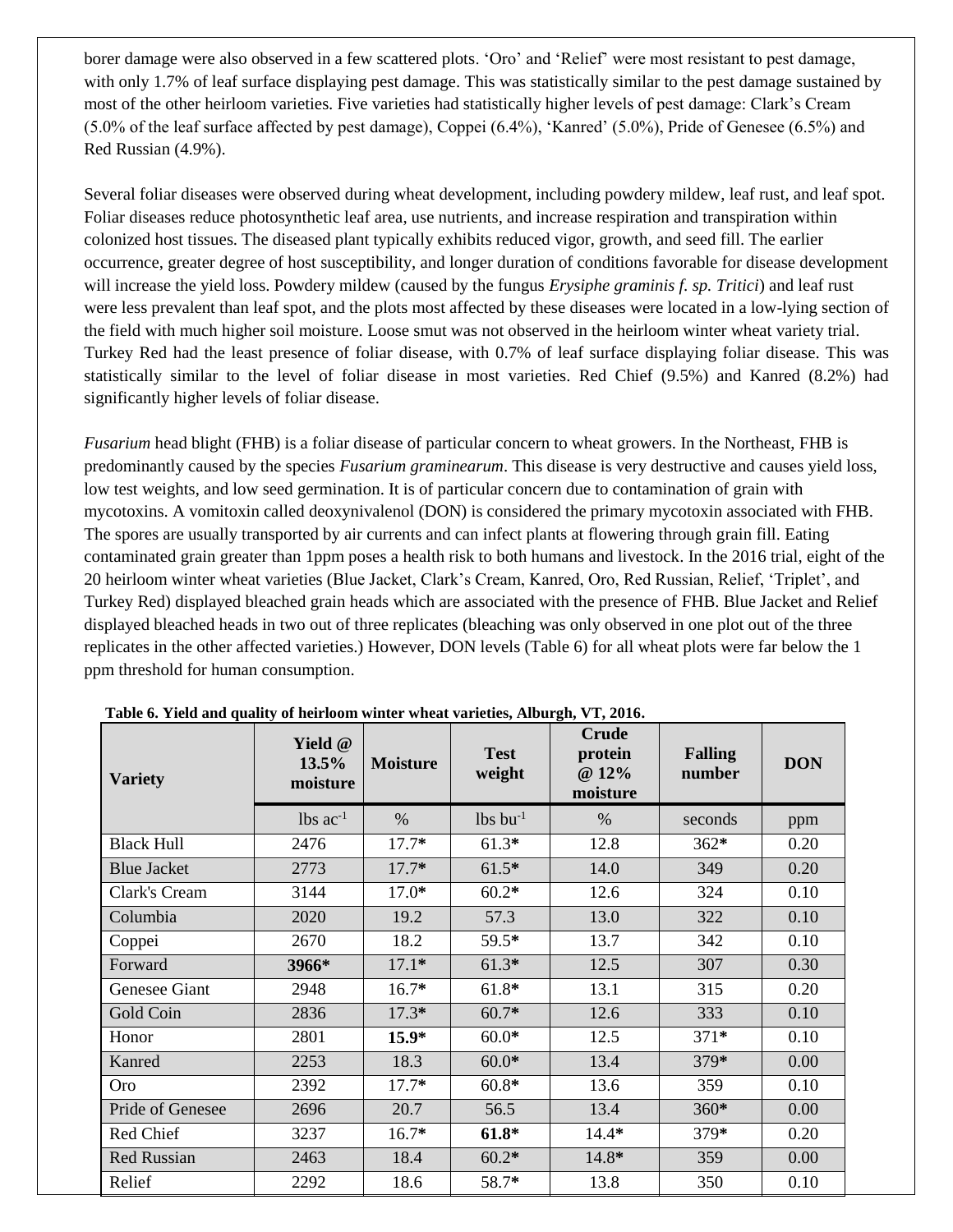| Rio               | 2505 | 18.9    | $60.7*$ | 13.2    | $393*$ | 0.10      |
|-------------------|------|---------|---------|---------|--------|-----------|
| Triplet           | 2800 | 18.3    | $60.5*$ | 13.9    | $368*$ | 0.10      |
| <b>Turkey Red</b> | 3240 | $17.4*$ | $61.2*$ | 13.0    | 330    | 0.00      |
| Ukraine           | 2810 | $16.6*$ | $61.0*$ | $14.5*$ | 332    | 0.10      |
| Wasatch           | 2570 | $16.7*$ | $61.5*$ | $15.3*$ | $392*$ | 0.10      |
| $LSD (p=0.10)$    | 583  | 1.91    | 3.35    | 0.91    | 42.1   | <b>NS</b> |
| Trial mean        | 2744 | 17.8    | 60.3    | 13.5    | 351    | 0.10      |

\*Varieties with an asterisk are not significantly different than the top performer in **bold**.

NS – No significant difference amongst varieties.

Winter wheat heirloom varieties had an average yield of 2744 lbs ac<sup>-1</sup>. The highest yielding variety was Forward at 3966 lbs ac<sup>-1</sup>. This was statistically higher than all other varieties. Clark's Cream (3144 lbs ac<sup>-1</sup>), Red Chief (3237 lbs ac<sup>-1</sup>), and Turkey Red (3240 lbs ac<sup>-1</sup>) were also high yielding varieties. All heirloom winter wheat varieties trialed in 2016 yielded over one ton ac<sup>-1</sup>.

Test weight is the measure of grain density. It is determined by weighing a known volume of grain. Generally, the heavier the wheat is per bushel, the higher baking quality. Red Chief had the highest test weight at 62 lbs bu<sup>-1</sup>. This was statistically similar to eighteen other varieties with test weights above 59 lbs bu<sup>-1</sup>. All twenty varieties had test weights greater than the industry minimum of 56 lbs bu<sup>-1</sup>.

Despite the dry weather through the growing season, humid conditions at harvest time resulted in high moisture content in the harvested grain. Harvest moisture ranged from 15.9% (Honor) to 20.7% (Pride of Genessee) with an average harvest moisture of 17.8%. All the wheat varieties needed to be dried down further for long-term storage.

There is often an inverse relationship seen between yield and protein, and this was mostly true of the heirloom winter wheat varieties assessed in 2016. Yields were high compared to previous years of heirloom winter wheat trials, but only five varieties had crude protein levels at or above the industry minimum of 14%: Blue Jacket (14.0%), Red Chief (14.4%), Red Russian (14.8%), Ukraine (14.5%), and 'Wasatch' (15.3%). Red Chief was notable for having both high yield and high quality, ranking third in both yield and crude protein (Figure 1).

Falling numbers for all varieties were above 200 seconds and most were under 350 seconds, indicating sound quality wheat (Table 6). Several varieties (Black Hull, Honor, Kanred, Oro, Pride of Genesee, Red Chief, Red Russian, 'Rio', Triplet and Wasatch) had falling numbers above 350, indicating relatively low enzymatic activity. These included both soft and hard wheat varieties. DON levels for all varieties were below the FDA threshold of 1 ppm which is considered safe for human consumption (Table 6).